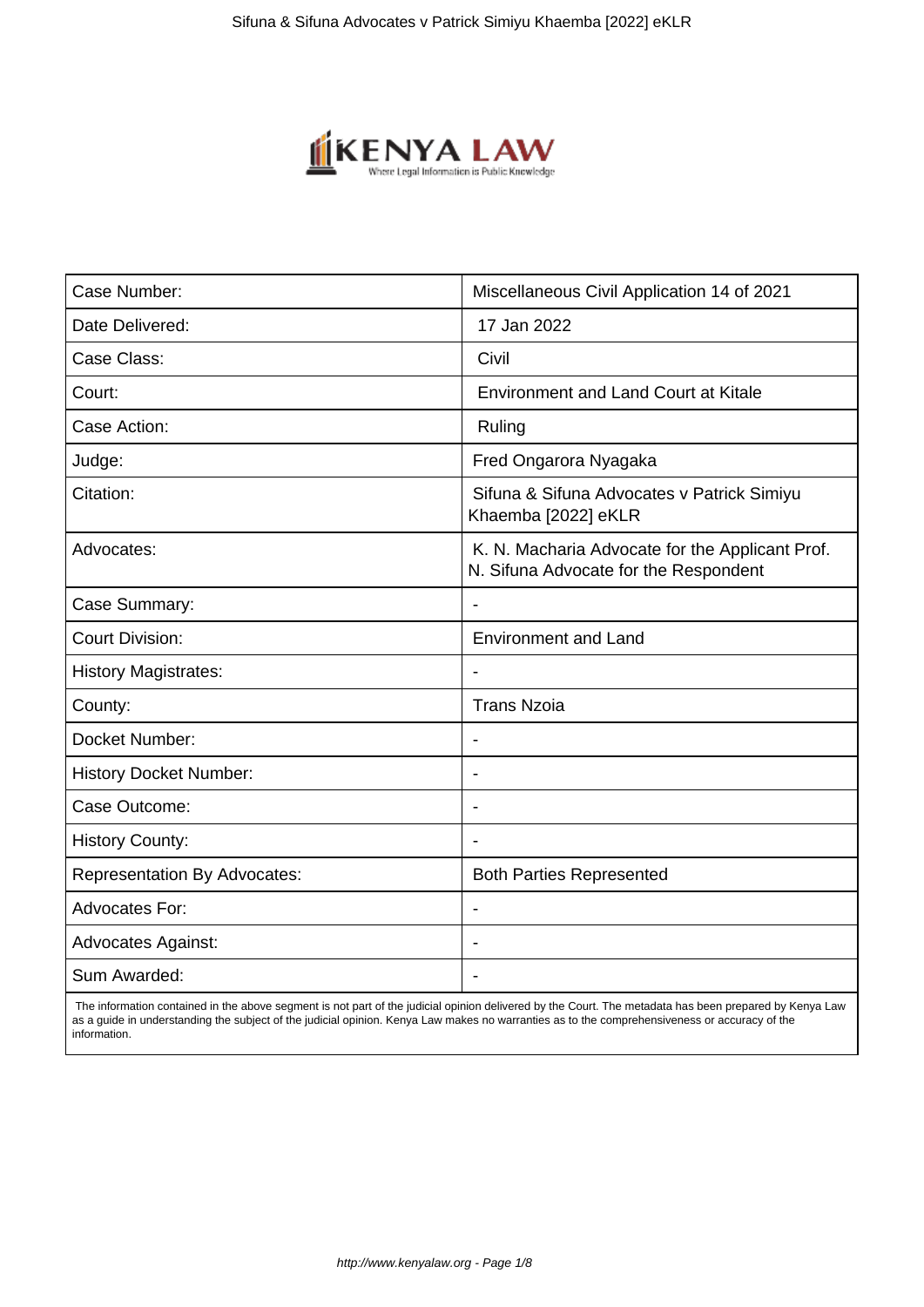## **REPUBLIC OF KENYA**

## **IN THE ENVIRONMENT & LAND COURT**

## **AT KITALE**

#### **ELC MISC. CIVIL APPL. NO. 14 OF 2021**

**SIFUNA & SIFUNA ADVOCATES.......................................................................................APPLICANT**

## **VERSUS**

**HON. PATRICK SIMIYU KHAEMBA........................................................................RESPONDENT**

## **RULING**

**(On staying of proceedings, ruling, intervention and execution pending determination of issues in main suit)**

## **INTRODUCTION**

**1.** The Respondent in the main Application dated **22/07/2021**, which was for the taxation of a bill of costs, brought a Notice of Motion dated **23/9/2021**. The Motion was directed at the proceedings in the said main Application. In the Motion, he prayed for stay of both the proceedings and execution in this matter pending the determination of **Kitale ELC No. 166** of **2013**. The Application was not bought under any specific provision of the law. However, it stated that it was "under the inherent jurisdiction of this Honourable Court." It sought the following specific Orders:-

*(1) …spent.* 

*(2) That an order issues from this Honourable Court staying the proceedings, ruling, intervention and execution in this Misc. Application No. 14 of 2021 pending the determination of Kitale ELC No. 166 of 2013.*

*(3) That costs be in the cause.*

**2.** The Application was supported by the Affidavit sworn by one Hon. Patrick Simiyu Khaemba on **20/09/2021**. It was filed on **23/09/2021**, the same date as that of filing the Motion. The Application was founded on a number of grounds which were that, this Court had inherent jurisdiction to prevent the abuse of its process; the Constitution and laws of Kenya guaranteed the right to fair trial and access to justice; the Respondent who was a former Advocate of the Applicant colluded with the 2<sup>nd</sup> Defendant in **Kitale ELC No. 166** of **2013** to procure a certificate of taxation by means of fraud; the certificate of taxation in **Kitale ELC No. 166** of **2013** was being used as a basis for taxation in the instant Miscellaneous Application; there was animosity between the parties and defamatory averments had been made in the Respondent's affidavits against the Applicant herein about his failure to perform marital affairs with his wives hence the Application to stay the execution of the certificate of costs in **Kitale ELC No. 166** of **2013**; the Applicant would suffer irreparable damage from illegalities and unethical conduct if the stay was not granted; and the Application had been brought without undue delay and in the interest of justice.

## **THE APPLICATION**

**3.** As stated in **paragraph 2** above, the Application was supported by the Affidavit sworn by one Hon. Patrick Simiyu Khaemba on **20/09/2021**. In it he reiterated the grounds in support of the Application. At **paragraph 6** he deponed that the Respondent herein "who is my former Advocate, colluded with the Advocate for the  $2^{nd}$  Defendant in **Kitale ELC No. 166** of 2013 to procure a certificate of taxation by means of fraud." He then repeated the fact that he had challenged the said certificate of costs in **Kitale ELC No. 166** of **2013** hence the need to stay the proceedings and execution in the instant file pending the determination of that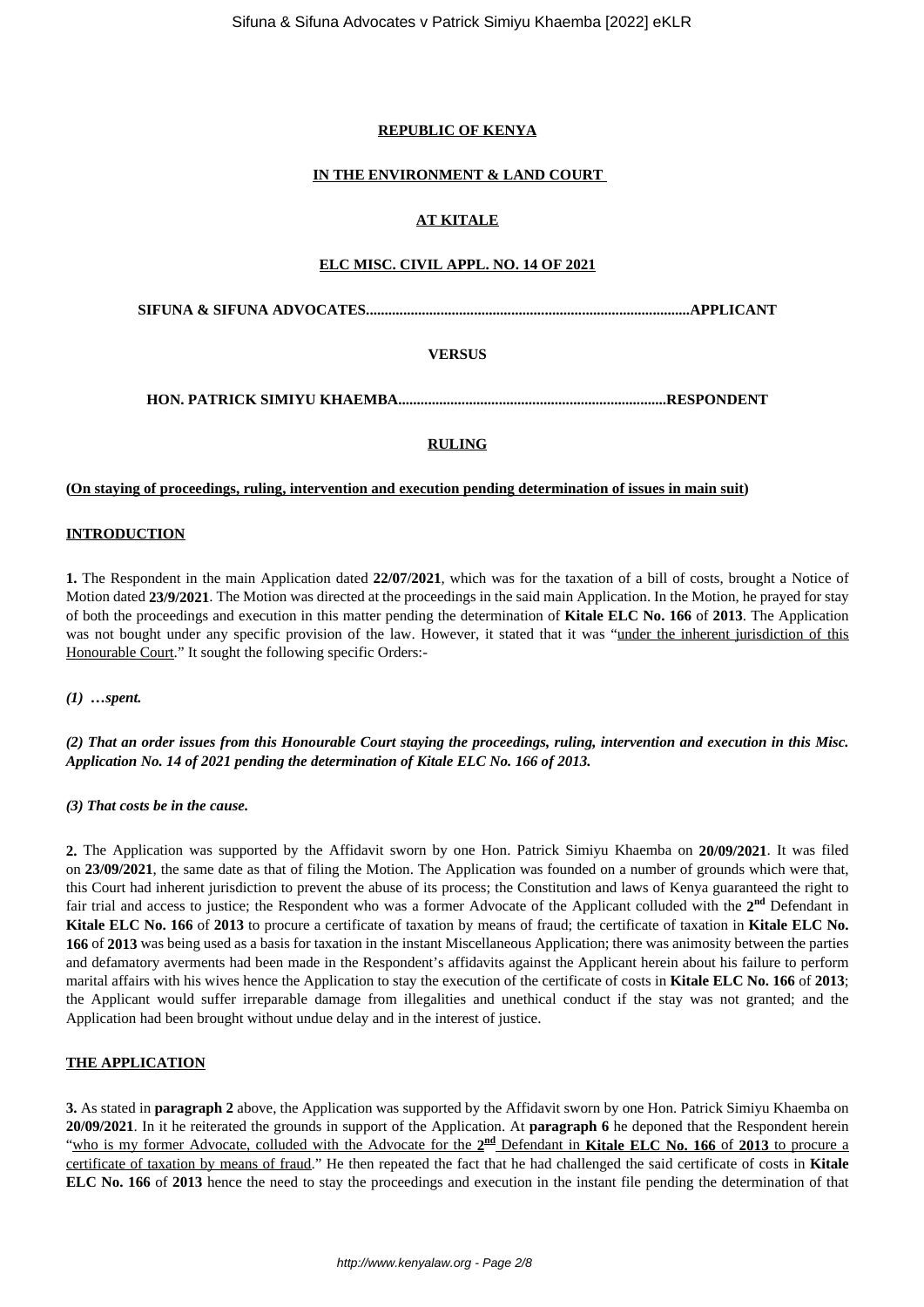issue in the parent file. He deponed further that in the event of the success of his prayer in **Kitale ELC No. 166** of **2013** that the Applicant (now Respondent) personally foots the costs therein because he had gone on a frolic of his own the current suit shall be baseless. He stated further that the Respondent admitted in **paragraph 38** of a Further Affidavit sworn by him in the **Kitale ELC No. 166 of 2013** that one "Diana Wabwile orchestrated the current state of affairs." He annexed and marked as **PSK 3** a copy of said Further Affidavit.

**4.** The deponent stated in **paragraph 19** of his Affidavit that it was the County (although he did not name which County Government) which instructed the Respondent to act for it in that suit, in public interest. In the next paragraph, the Applicant made deep and disturbing deposition about the Respondent being involved in dealings with his wife by providing her with comfort behind his back. He then stated that the Respondent was engaged in turning the Applicant's wife against him. *As to why parties resorted to bringing personal and private issues into a professional or Advocate-client dispute, this Court does not know but it will not inquire into it*.

**5.** Nevertheless, the Applicant deponed further that he never instructed on or consented to the submissions filed by the Respondent in the bill of costs taxed. He then turned his deposition to the length of the submissions filed in response to the taxation. He stated that they were a mere one-page document designed "to do" him "in". He stated that at no point did he ever instruct one Claire Wanyama to act for him. He then termed the Application and bill of costs herein as scandalous, an illegality and a fraud meant to be an abuse of the court process.

# **THE RESPONSE**

**6.** The Respondent, learned counsel Prof. N. Sifuna, replied to the Application through an Affidavit he swore on **14/12/2021** and filed the following date. He deponed in paragraph **3** thereof that the Application was brought merely to delay the taxation of his Advocate-Client Bill of Costs dated **22/07/2021**. He stated that the Bill of Costs proceeded by consent of both learned counsel by way of written submissions. He stated that the suit against the 1<sup>st</sup> Defendant in Kitale ELC No. 166 of 2013 was withdrawn by consent in **2014** while that against the **2 nd** Defendant was dismissed in **2018**. He deponed that the only outstanding issues in that suit was the taxation of costs hence granting **prayer 2** of the instant application would be a mere academic exercise.

**7.** He attacked the Application as being lay for reason of not citing any provision of law it was brought under. He then repeated that the certificate of costs in issue had neither been set aside nor appealed from. He then stated that the Advocate-Client bill of costs was not time-barred because the client-Advocate relationship between the parties in **Kitale ELC No. 166** of **2013** ended on **30/08/2021** when a Notice of Change of Advocates was filed and by it counsel took the matter over from his law firm. He denied ever committing any fraud, criminality, collusion, wrong-doing or professional impropriety. He deponed that he did not need to file long sagacious submissions in the taxation of party and party costs in **Kitale ELC 166** of **2013**. He deponed that the Application dated **30/08/2021** in **Kitale ELC No. 166** of **2013** was not a reference to the taxation that gave rise to the certificate of costs in issue in the instant Application.

**8.** At paragraph **17** he deponed that the proper way to challenge a taxation of a bill of costs was by reference and not review under **Section 80** of **Civil Procedure Act** and **Order 45** of the **Civil Procedure Rules**. He stated again that in **Kitale ELC No. 166** of **2013** the Applicant had complained about the **two** Defendants therein. He attached to his Affidavit and marked it as **Annexture NS 5** the Applicant's witness statement in that suit so as support that fact. He then stated that the Advocates for the Applicant had brought the Application out of sheer recklessness and negligence.

**9.** He deponed further that one of the Applicant's girlfriends approached him and stole his documents regarding the Applicant. He then deponed further regarding one Claire Wanyama and her involvement in the matter. He annexed to the Affidavit mobile communication between her and him on the issue he deponed to. He went on to state how on **03/09/2021** the Applicant sent the said legal officer (supposedly of the Trans-Nzoia County Government) to his office to obtain copies of pleadings relating to the **2nd** Defendant's Party and Party Costs dated **21/07/2021**. He also deponed on how the Applicant had demanded **Kshs. 88,300,000/=** in relation to the pleadings and affidavits in both this matter and the **Kitale ELC No. 166** of **2013**.

#### **SUBMISSIONS**

**10.** When the Application came up for consideration, the Court directed that it be disposed of by way of written submissions. The Applicant relied on his dated **05/10/2021** and filed on **08/10/2021**. On **20/12/2021** the Respondent filed his dated **17/12/2021**. On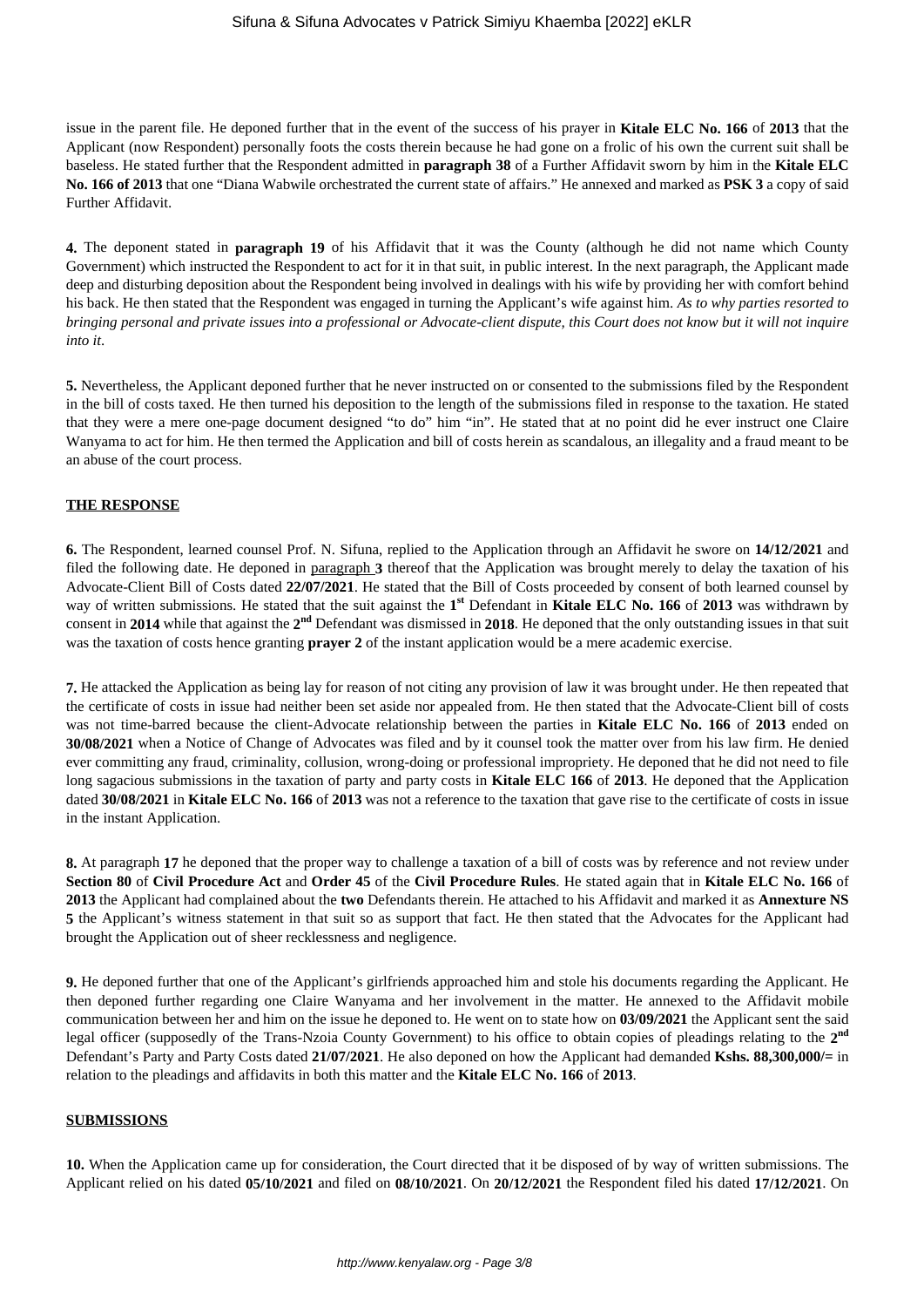**20/12/2021** when the Application came up for mention to confirm the filing of the submissions and taking a date for ruling, learned counsel for the Applicant made an oral application to be permitted to highlight the submissions. The Application was strenuously opposed but the court summarily ruled on it. It granted each side chance to highlight its submissions briefly. They did.

#### **DETERMINATION**

**11.** I have considered the written submissions by both learned counsel. I have also made due analysis of the oral submissions made on **20/12/2021**. I have carefully read the Application, its grounds and the affidavit in support thereto together with the Affidavit in response. I have also considered both statutory and case law applicable.

**12.** I note, and as stated briefly at **paragraph 4** above, that both the Applicant and Respondent herein at some point veered off the issues at hand and plunged into personal attacks on each other. They also raised irrelevant issues especially on each other's private lives and those of the other individuals not before the Court. I state that because this is not a matrimonial arena or forum where such thorns and thistles can be in issue. Thus, this Court will not venture into such issues while determining this Application. What went into the parties' and other people's private lives and involvement should not be used for whipping this Court's emotions or trying to influence its thinking otherwise than through the lenses of justice. Therefore, I steer off those murky waters of private life and frame the issues herein. I am of the view that the following are the legal and factual issues that commend to me for determination:

#### *(a) Whether this Court should stay the proceedings and execution herein pending determination of Kitale ELC No. 166 of 2013.*

#### *(b) Who bears the costs of this Application"*

**13.** I start by analyzing each issue separately as hereunder:

#### *(a) Whether this Court should stay the proceedings and execution herein pending determination of Kitale ELC No. 166 of 2013*

**14.** In order for the Court to arrive at the conclusion on whether or not to stay the proceedings and execution herein, it had to look at whether or not there was a nexus between the instant (Miscellaneous Civil) Application No. **14** of **2021** and **Kitale ELC No. 166** of **2013**. The Court noted that the Miscellaneous Civil Application **No. 14** of **2021** was filed on **27/07/2021** vide a Notice of Motion dated **22/07/2021**. The Motion was for the taxation of the Advocate-Client Bill of Costs dated **21/07/2021**. The Bill was filed by the law firm of M/S Sifuna & Sifuna Advocates against one Hon. Patrick Simiyu Khaemba. The basis for the Application was that the said Hon. Patrick Simiyu Khaema was a former client of the firm.

**15.** An analysis of the pleadings herein shows that the Bill of Costs arose from instructions given to the Applicant (now Respondent) by one Hon. Patrick Simiyu Khaemba to act for in **Kitale ELC No. 166** of **2013**. In that matter he was the Plaintiff. The suit was between the said Hon. Patrick Simiyu Khaemb and Kenya Electricity Transmission Co. Ltd (**KETRACO**) which was the **1 st** Defendant and Kenya Power and Lighting Company Ltd the 2<sup>nd</sup>. When that matter was concluded and the law firm for the Plaintiff therein removed from the record by a Notice of Change of Advocates, the Respondent sought to tax his Advocate-Client Bill of costs against his former client. Clearly there was a nexus between the two matters. This then turns me to the instant Application.

**16.** In brief, both the oral and written submissions reiterated each party's case as given in summary above. In addition, the Applicant, one Hon. Patrick Simiyu Khaemba, submitted between **paragraphs 7** and **11** inclusive that he did not instruct "Mr. Sifuna Advocate" (*sic*) to act for him personally and that he did not instruct him to sue the **2 nd** Defendant in **Kitale ELC No. 166** of **2013**. However, he submitted that he was awarded (in that suit) **Kshs. 300,000/=** as thrown away costs as against the **1 st** Defendant. His learned counsel submitted that the consent signed by Mr. Sifuna (*sic*) that led to the award of costs against the **1 st** Defendant was illegal and without any instructions from his client and no consent was signed on behalf Hon. Patrick S. Khaemba so that he could be off the hook regarding the **2 nd** Defendant's costs. He further submitted at paragraph **10** that "Mr. Sifuna (*sic*) pocketed the **Kshs. 300,000/-** and more and never told Hon. Patrick Simiyu Khaemba who was his client at the time", and at paragraph **11** that having not been satisfied with the money he had been "bribed" now came to "ravenously…consume his client Hon. Patrick Simiyu Khaemba by demanding over **Kshs. 19,000,000/=.**

**17.** I have singled out above the **five (4)** paragraphs of the Applicant's submissions for the reasons I state hereafter. Up to this point in the regard to the said submissions, I point out that they are but the strangest submissions I have come across in my tenure on the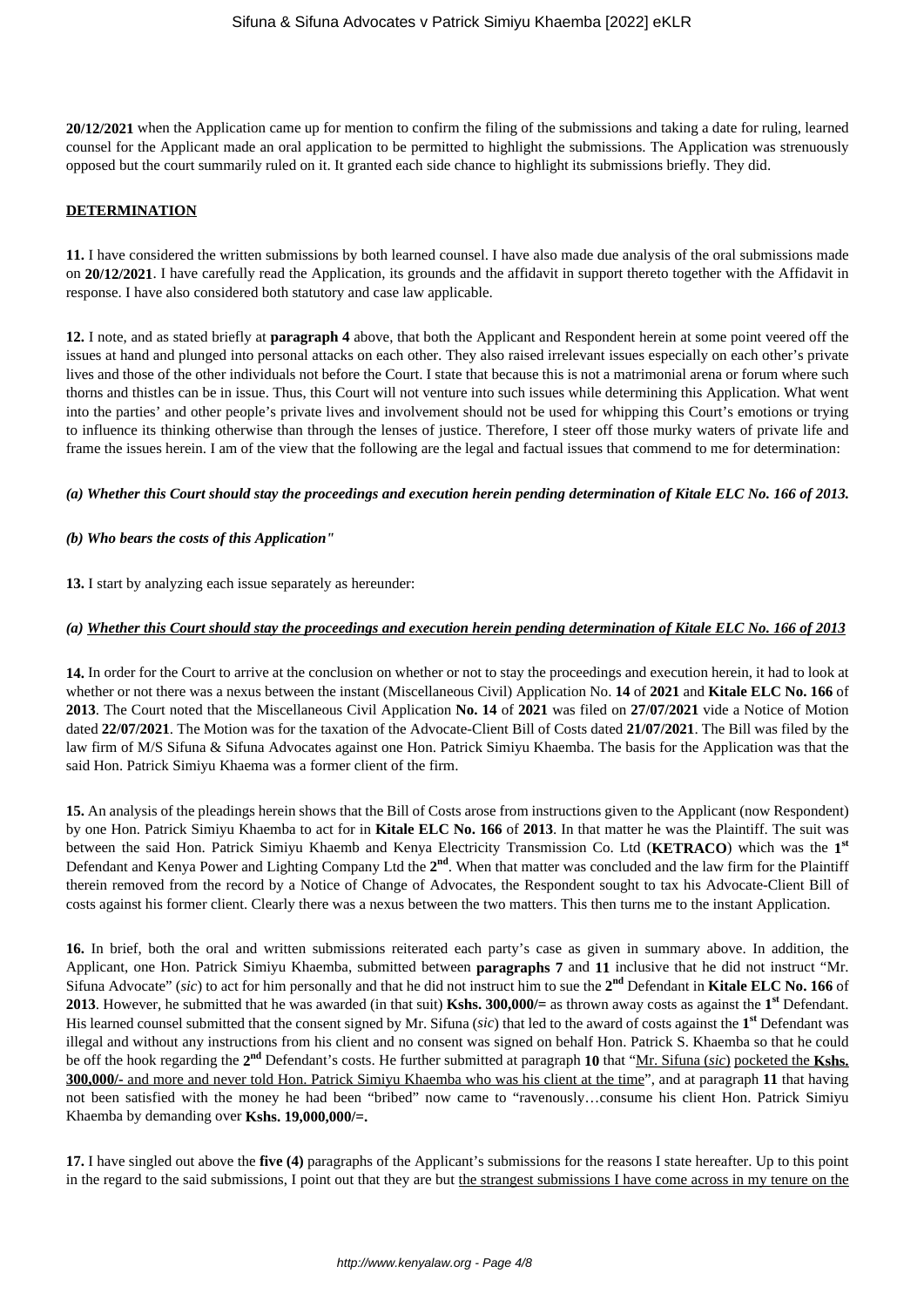Bench. I say so because, within a span of only five sentences that form them, learned counsel (or to say, the Applicant) denied severally that his client (or /he) instructed the Respondent to Act for him in **Kitale ELC No. 166** of **2013** and stated again and again that his client actually instructed the said law firm to act for him. What a set of submissions!

**18.** It appears, from the submissions and depositions by the Applicant, that with regard to the payment of the costs of **Kshs. 300,000/=** being the award in the suit against the **1 st** Defendant, Hon. Patrick S. Khaemba was a (loyal) client of the Respondent - he has no problem with that at all. It also appears that to the extent that a consent that would have absolved one Hon. Patrick S. Khaemba from the payment of costs in favour of the 2<sup>nd</sup> Defendant in the Kitale ELC No. 166 of 2013 should have been entered into by the Respondent law firm he was a client: he would have had no issue thereto. Absent of those, Hon. Patrick S. Khaemba was not a client of the Respondent law firm. This is a sad form and content of argument by the Applicant. Furthermore, I have read paragraph **38** of the Further Affidavit marked and annexed as **PSK 3** to the Affidavit sworn by Patrick Khaemba on **20/09/2021** which he alluded to. I find no admission in it by the Respondent that one Diana Wabwile brought about the issues being contested herein. All that was deponed therein was a fact that the said Diana Wabwile, then the legal officer of the (unspecified) County, went to the Respondent's offices and asked for copies of the pleadings and documents in relation to **Kitale ELC No. 166** of **2013** and she was given them to take them to her boss, the Governor, Hon. Patrick Khaemba. That has nothing to do with whether or not the said Governor gave instructions on his behalf or that of the County Government of Trans Nzoia County.

**19.** In my view by the instant Application this Court was being engaged in an academic discourse about the existence or otherwise of instructions by the said Hon. Patrick S. Khaemba while the issues were plain. From his own Affidavit sworn on **23/09/2021**, at paragraphs **6** and **22**, the said Hon. Patrick Simiyu Khaemba deponed that the Respondent was his "former Advocate" in **Kitale ELC No. 166** of 2013 and that he put "in flimsy submissions so that his friend the counsel for the 2<sup>nd</sup> Defendant could get out as much as possible from the taxation orchestrated by the Advocates for the 2<sup>nd</sup> Defendant and the Applicant who was supposed to protect my interests as his then client."

**20.** It then defeats reason and logic that the Applicant stated on oath that he employed the Respondent law firm in the matter and at the same time deny on oath the same issue. This borders on perjury. In any event, the said Hon. Patrick Simiyu Khaemba signed and dated **2/12/2013** a copy of a Witness Statement marked as **Annexture NS 5** of the Affidavit sworn by Prof. Nixon Sifuna on **14/12/2021**. In the statement, filed in **Kitale ELC 166** of **2013**, it indicates that the said Hon. Patrick S. Khaemba had issues with both **KETRACO** and Kenya Power and Lighting Company Ltd. Moreover, at **paragraphs 2** and **3** of the statement, the Applicant stated in part that the construction site which gave rise the institution of **Kitale ELC No. 166** of **2013** was then being done on land that adjoined his and only separated by barbed wire. Further, he stated that on his said farm he had a large dairy unit, and he informed the contractors that he objected to the project, and so on. He cannot approbate and reprobate!

**21.** Nowhere in the said Witness Statement did the Applicant state that he wrote it on behalf of the County Government of Trans Nzoia or that he objected to the construction on the subject parcel of land referred to in the official capacity as the Governor of the County. The issues stated therein were in relation to his person as a private individual. Moreover, **Annextures NS 6 (a)-(e)** referred to suit **Kitale ELC No. 166** of **2013** and the totality of the communication in them was to the effect of the said Applicant having instructed the Respondent to act for him in the suit. These were issues not disputed by the Applicant herein. It did not require rocket science to discern from these facts that suit No. **Kitale ELC 166** of **2013** was filed by the Respondent herein against the Defendants therein on the instructions of the Applicant herein.

**22.** This then leads to the question as to whether this Court should or should not stay the proceedings and execution herein pending the determination of **Kitale ELC. No. 166** of **2013**. In order to make that finding the Court asked itself why and whether or not the answer thereto would yield a positive result. The answer lay in an analysis of the pleadings in the instant Application. The Application was based on the grounds that a certificate of taxation of costs issued in **Kitale ELC No. 166** of **2013** on which the taxation herein was grounded had been obtained by fraud and or collusion, its validity was challenged that suit, the Applicant was not a client of the Respondent herein yet who represented the Plaintiff in **Kitale ELC No. 166** of **2013**.

**23.** In regard to the existence or otherwise of Advocate-Client relationship between the Respondent and Applicant herein respectively in **Kitale ELC No. 166** of **2013**, I already found (above) that it is beyond peradventure that it existed. I need not go over the analysis thereon once more. The relationship came to an end on **30/08/2021** when the Respondent was removed from the record in that suit by way of a Notice of Change of Advocates filed and served on him and other parties.

**24.** The remaining point to consider was whether there was any outstanding issue in **Kitale ELC No. 166** of **2013** that would warrant the prayer sought herein. The main prayer was for the court to stay proceedings and execution herein "pending the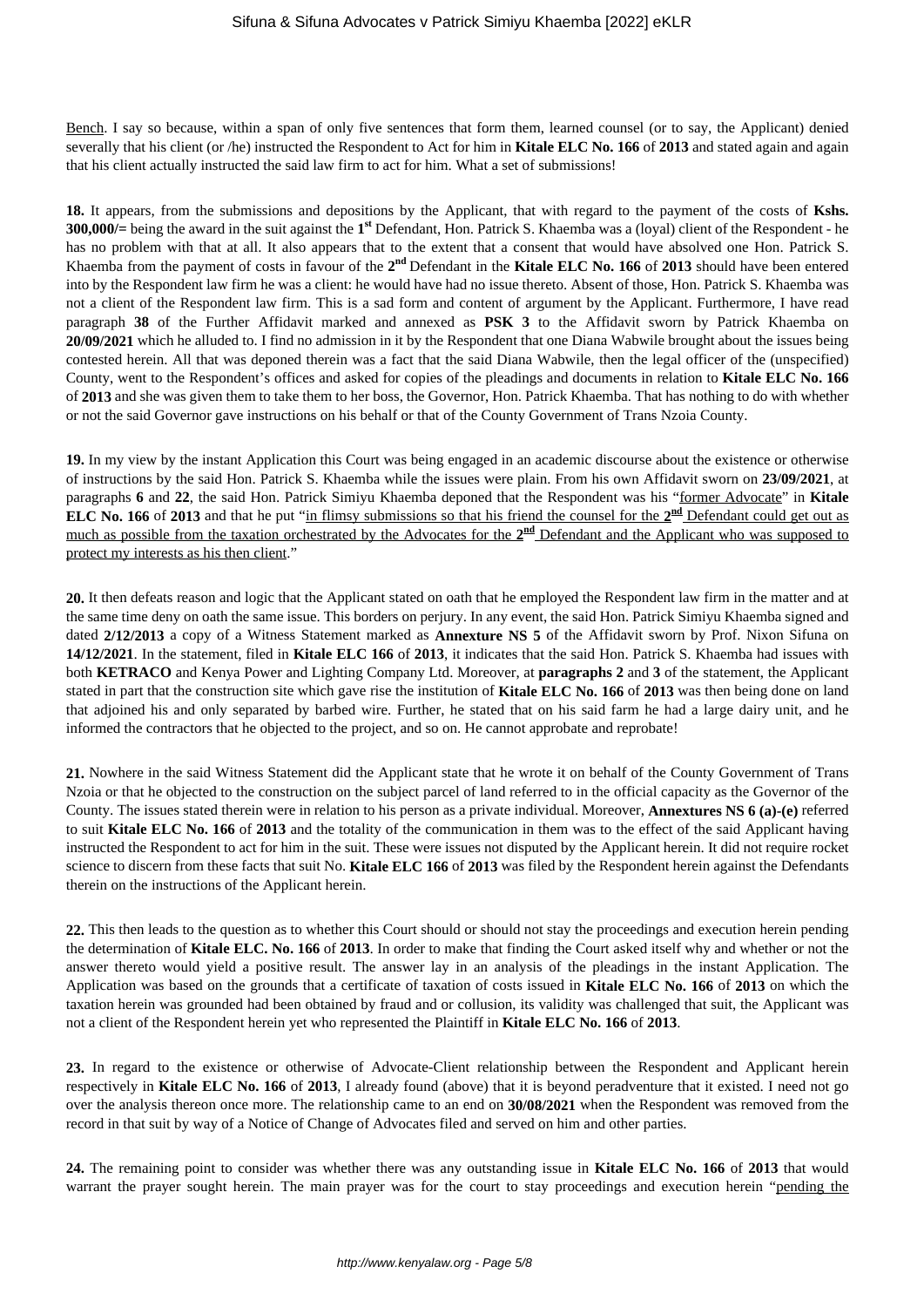determination of **Kitale ELC No**. **166** of **2013**" (*emphasis mine*). I considered the submissions of both counsel on the issue. I also considered the status of **Kitale ELC No. 166** of **2013**. From the record in **Kitale ELC. No. 166** of **2013**, the suit against the **1 st** Defendant was determined by withdrawal by consent on **24/09/2014** through which the Plaintiff was awarded costs in the sum of **Kshs. 300,000/**=. The suit against the  $2^{nd}$  Defendant was determined by way of dismissal for want of prosecution on 18/10/2018. Although the Court did not specifically state that costs would be for the 2<sup>nd</sup> Defendant, it did not also state specifically that the dismissal was with no order as to costs or that each party would bear its own costs. In any event the order of the Court was clear as to which prayers were granted. The Court stated that **prayers 1** and **2** of the Application dated **16/10/2017** were granted as prayed.

**25.** What was **prayer 2** of the Application" The prayer was that "costs for the application be provided for and the suit be granted to the 2nd defendant." Clearly that meant that by granting the prayer, the Court was clear that the costs of the Second Defendant's suit were payable by the Plaintiff.

**26.** While it may appear to the casual reader that the Court became *functus officio* upon the consent between the **1 st** Defendant in that suit and the Plaintiff and the dismissal of the suit against the  $2<sup>nd</sup>$  Defendant therein, it is not so because the question of the interpretation on and the payment of costs therein had been called into question by the Application dated **30/08/2021**. Although obvious, as to whether or not costs were to be due from the Plaintiff, it was a matter to be determined in the parent file, that is to say, **Kitale ELC No. 166** of **2013**. It would appear to me that the Applicant herein wanted the Court to make a finding in that suit on what the Court meant on **18/10/2017** by granting prayer **2** of the Application dated **16/10/2017** which was to the effect that "the costs of the Application be provided for and the suit be granted to the second defendant" and it will do that at the right time if the relevant Application is prosecuted. This was because to make a determination of the same herein would render findings on the issues raised in the Application dated **30/08/2021** annexed to the Applicant's supporting affidavit as **PSK 2** overtaken by events. That would be where a robust discussion on payment or otherwise of costs of the suit would be.

**27.** The Court was careful to avoid that discussion. But when, during the oral submissions counsel insisted on submitting on the issue, the Court sought to know from them specifically whether they wanted it to also determine in this matter on the existence or otherwise of Advocate-Client relation in **Kitale ELC No. 166** of **2013**. That was because the issue had a bearing on whether costs or not were payable. Both counsel submitted that it was an issue that arose by necessary implication. That is why I dealt with it as above.

**28.** In regard to whether the Court became *functus officio* in all the issues in **Kitale ELC No. 166** of **2013** when the suits against the two Defendants therein came to an end, this Court was of the view that it became *functus officio* did but not in all respects. There were consequential issues that had as of necessity to be determined after the Court concluded the matter on merits. It therefore follows that such issues as to costs and execution thereof would and did ordinarily remain in the province of the Court to determine even after the merits of the case had been settled.

**29.** On this issue, I am guided by the Court of Appeal case of *Telkom Kenya Limited v John Ochanda (Suing On His Own Behalf and on Behalf Of 996 Former Employees of Telkom Kenya Limited) [2014] eKLR***. In it the Court stated that;** 

**"***The doctrine is not to be understood to bar any engagement by a court with a case that it has already decided or pronounced itself on. What it does bar is a merit-based decisional re-engagement with the case once final judgment has been entered and a decree thereon issued. There do therefore exist certain exceptions and these have been captured thus in JERSEY EVENING POST LTD VS AI THANI [2002] JLR 542 at 550, also cited and applied by the Supreme Court;*

*"A court is functus when it has performed all its duties in a particular case. The doctrine does not prevent the court from correcting clerical errors nor does it prevent a judicial change of mind even when a decision has been communicated to the parties. Proceedings are only fully concluded, and the court functus, when its judgment or order has been perfected. The purpose of the doctrine is to provide finality. Once proceedings are finally concluded, the court cannot review or alter its decision; any challenge to its ruling or adjudication must be taken to a higher court if that right is available.***"**

**30.** Also, I rely on *Petition 5, 4 and 3 of 2013 (Consolidated) - Raila Odinga & 5 Others v Independent Electoral and Boundaries commission & 3 Others [2013] eKLR* where the Supreme Court held "*That order has not been acted upon or perfected,… We are, therefore, satisfied, and accordingly hold, that the Court is not functus officio, and that we do have jurisdiction to entertain the proceeding before us.*"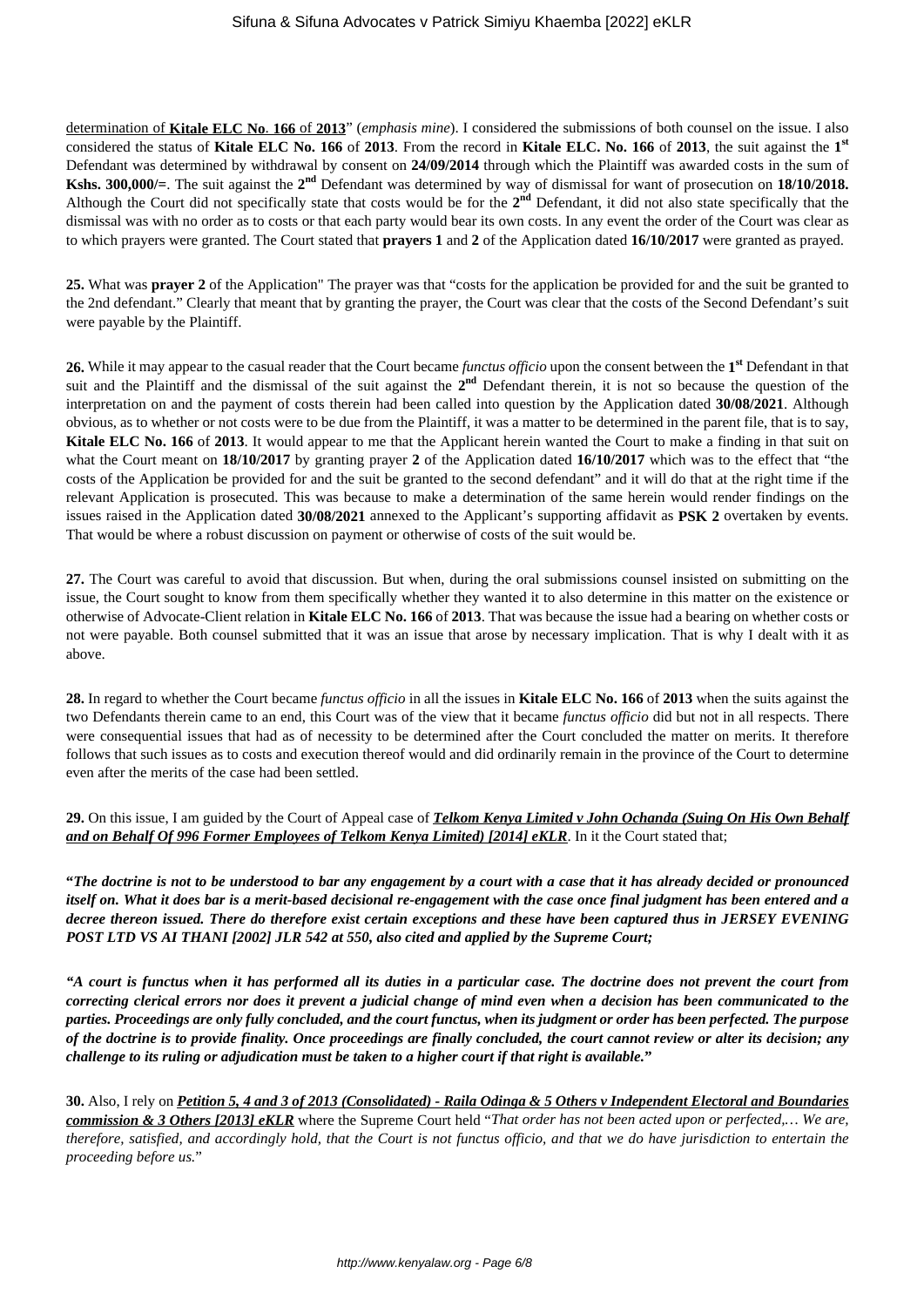**31.** Until perfection of all issues in a matter, the Court does not become functus officio in all of them. Thus also, the holding in the persuasive case of *Bellevue Development Company Limited v Vinayak Builders Limited & another [2014] eKLR* guides this Court. In it the Judge stated that;

**"***.......care should be taken not to inadvertently or otherwise overstretch the application of the concept of functus officio; for, in all senses of the law, it does not foreclose proceedings which are incidental to or natural consequence of the final decision of the court such as the execution proceedings including contempt of court proceedings, or any other matter on which the court could exercise supplemental jurisdiction. Therefore, in determining whether the court is functus officio one should look at the order or relief which is being sought in the case despite that judgement has already been rendered by the court".* 

**32.** It is trite law that the award of costs by courts is discretionary. But **Section 27** of the **Civil Procedure Act** makes it more obvious than not that costs will follow the event. The Applicant argued in **paragraph 19** of his Supporting Affidavit that suit that gave rise to the taxation whose certificate of costs bore the instant taxation was instituted by the County and was a public interest suit. While making the finding above on whether or not there was a nexus between this matter and **Kitale ELC No. 166** of **2013**, I noted and indicated who the parties were in the both. With due respect, the County (Government of Trans Nzoia) was not a party in the **Kitale ELC No. 166** of **2013**. It should not be dragged into the matter, especially since the matter concluded on merits. The witness Statement and a plethora of the documents given as annextures to the Replying Affidavit herein showed that the Respondent/Applicant instructed the law firm of M/S Sifuna and Sifuna Advocates, in his individual or private capacity, to act for him in **Kitale ELC No. 166** of **2013**. What remained to be made clear in that matter is whether or not party and party costs were payable as against the suit against the **2 nd** Defendant therein.

**33.** It was submitted in **paragraph 8** of the Applicant's written submissions that there was no court order that awarded costs to the **2 nd** Defendant. I stated above that **prayer 2** of the Application that dismissed the suit against the Second Defendant was granted by the Court. Even then, the law is clear regarding an award of costs. The Proviso to **Section 27** of the **Civil Procedure Act** reads as follows: "*Provided that the costs of any action, cause or other matter or issue shall follow the event unless the court or judge shall for good reason otherwise order.*" The law therefore provides that costs shall follow the event unless the Court or judge for good reason orders otherwise. By way of comparison of the record in **Kitale ELC No. 166** of **2013** and facts therein to the Proviso, when the suit against the **2 nd** Defendant was dismissed, the Court did not order that costs do not follow the event. It therefore follows that they actually followed the event: the dismissal of the suit by the Plaintiff against the **2 nd** Defendant even if it did not write down as such and even if it could have not granted **prayer 2** of the Applicant. But that was not the case: I repeat, **prayer 2** was granted. Thus, the Plaintiff cannot run away from that fact and claim collusion or fraud on that point.

**34.** Courts have stated without number that costs follow the event. And where the event has been a dismissal of a Plaintiff's suit or even abatement thereof, unless specifically otherwise stated, the Plaintiff has always been found liable. Thus, in *Re Ebuneiri Waisswa Kafuko, Kampala HCMA No. 81 of 1993 cited by Odunga J in Pet No 466 of 2014 Republic vs Kenya National Highway Authority & Others, Ex parte Kanyingi Wahome* the court held as follows:-

*"The judge in his discretion may say expressly that he makes no order as to costs and in that case each party must pay his own costs. If he does not make an order as to costs, the general rule is that he shall order that he costs follow the event except where it appears to him in the circumstances of the case some other order should be made as to the whole or any part of the costs. But he must not apply this or any other general rule in such a way as to exclude the exercise of the discretion entrusted to him and the material must exist upon which the discretion can be exercised. The discretion, like any other must be exercised judicially and the judge ought not to exercise it against the successful party except for some reason connected with the case. It is not judicial exercise of the judge's discretion to order a party who was completely successful and against whom no misconduct is even alleged to pay costs."* 

**35.** Also in the book by Richard Kuloba, *Judicial Hints on Civil Procedure*, **2nd Edition**, page **99** the learned author observes that, *"Thus the expression "the costs shall follow the event" means that the party who on the whole succeeds in the action gets the general costs of the action,…"* Therefore, the Court did not have to specifically order for costs after the dismissal of the suit against the **2nd** Defendant in order for them to be due from the Plaintiff to it.

**36.** Only one more point remains to be considered in relation to my finding about the determination in paragraph **23** above. Can the payer "pending the determination of **Kitale ELC No. 166** of **2013**" be a ground for the grant of the entire prayer" It is this Court's view that once the suit against each of the defendants was concluded, this court became *functus officio*, but only on the merits of the